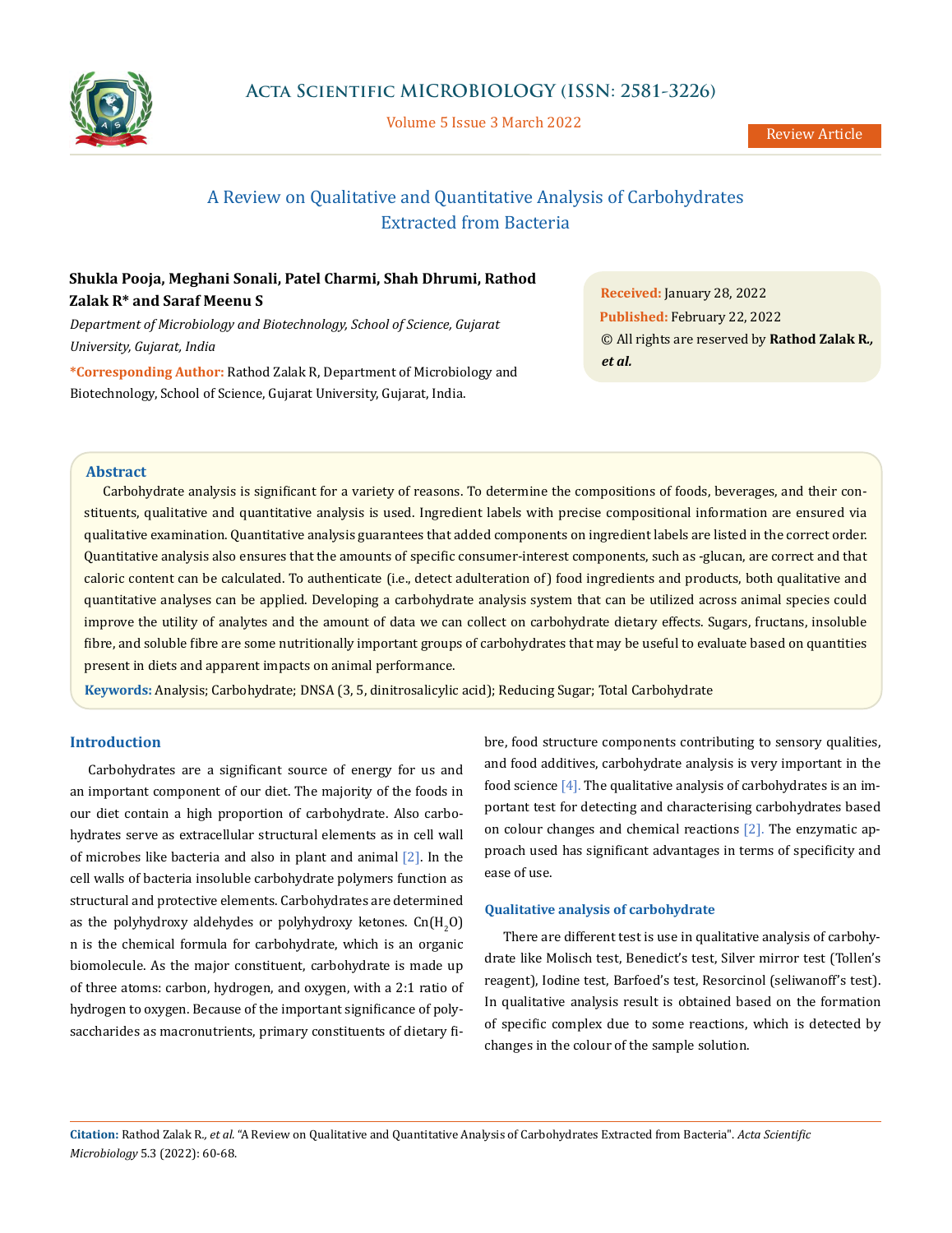### **Molisch test**

Molisch test is used to distinguish between carbohydrates and non- carbohydrates. It is the preliminary test used to detect the presence of carbohydrates in a sample [24].

#### **Principle**

Molisch's test, which is based on the dehydration reaction, identifies carbohydrate content. By adding concentrated  $\rm{H}_{2}SO_{4}$ , the carbohydrates in the sample are dehydrated and converted to aldehyde. Furfural (made by the dehydration of pentoses or pentosans) or hydroxymethylfurfural (generated by the dehydration of pentoses or pentosans) are the aldehydes which are created (produced by the dehydration of hexoses or hexosans). The Molisch reagent's contain α-naphthol which interacts with the aldehyde to produce a purple colour condensation product [10,24].

#### **Reagents**

Molisch reagent, Sample, Concentrated  $\rm{H}_{2}SO_{4}$ .

### **Procedure**

Add 1 drop of Molisch's reagent (10 percent -naphthol in ethanol) to 2 mL of a sample solution present in a test tube. Pour 1-2 mL of concentrated  $\rm{H_2SO_4}$  down the edge of the test tube, forming a layer at the bottom. Compare your results to a control (which contain water instead of test sample) by observing the purple colour complex at the interface between two layers [16].



**Figure 1:** Molisch's test.

https://www.chemistrylearner.com/molischs-test.html

## **Benedict's test**

Benedict test is use for identifies reducing sugars, which have free ketone or aldehyde functional group [3,24].

## **Principle**

By interacting with an alkaline reagent, such as Benedict's solution, the reducing sugar will be converted to enediols. Depending on the sugar content, the reducing sugar produces a green to brick red precipitate. The colour shift is caused by the reduction of copper (II) to copper (I) in the solution, which results in the formation of a red-colored precipitate. The resulting precipitate is insoluble in water. The alkalinity in the redox reaction solution is provided or maintained by the sodium carbonate. Sodium citrate bind to copper- II ions, preventing copper I reduction [3,16].

#### **Reagent**

Benedict reagent, Test sample.

#### **Procedure**

Make a 1 mL solution by a test sample. In the same test tube, pour 2 mL of Benedict's solution. Then boil it in a water bath, for 3-5 minutes. Keep an eye on the test tube for the formation of brick red precipitate [16].



**Figure 2:** Benedict's test. https://studyhippo.com/testing-for-molecules/

### **Silver mirror test (Tollen's test)**

This test is given positive by reducing sugars. Detect presence of aldehyde containing carbohydrates also differentiate them from ketone containing carbohydrates [9].

#### **Principle**

Tollen's reagent (ammoniacal solution of silver nitrate) reacts with reducing sugars or aldehydes to create free silver metal. This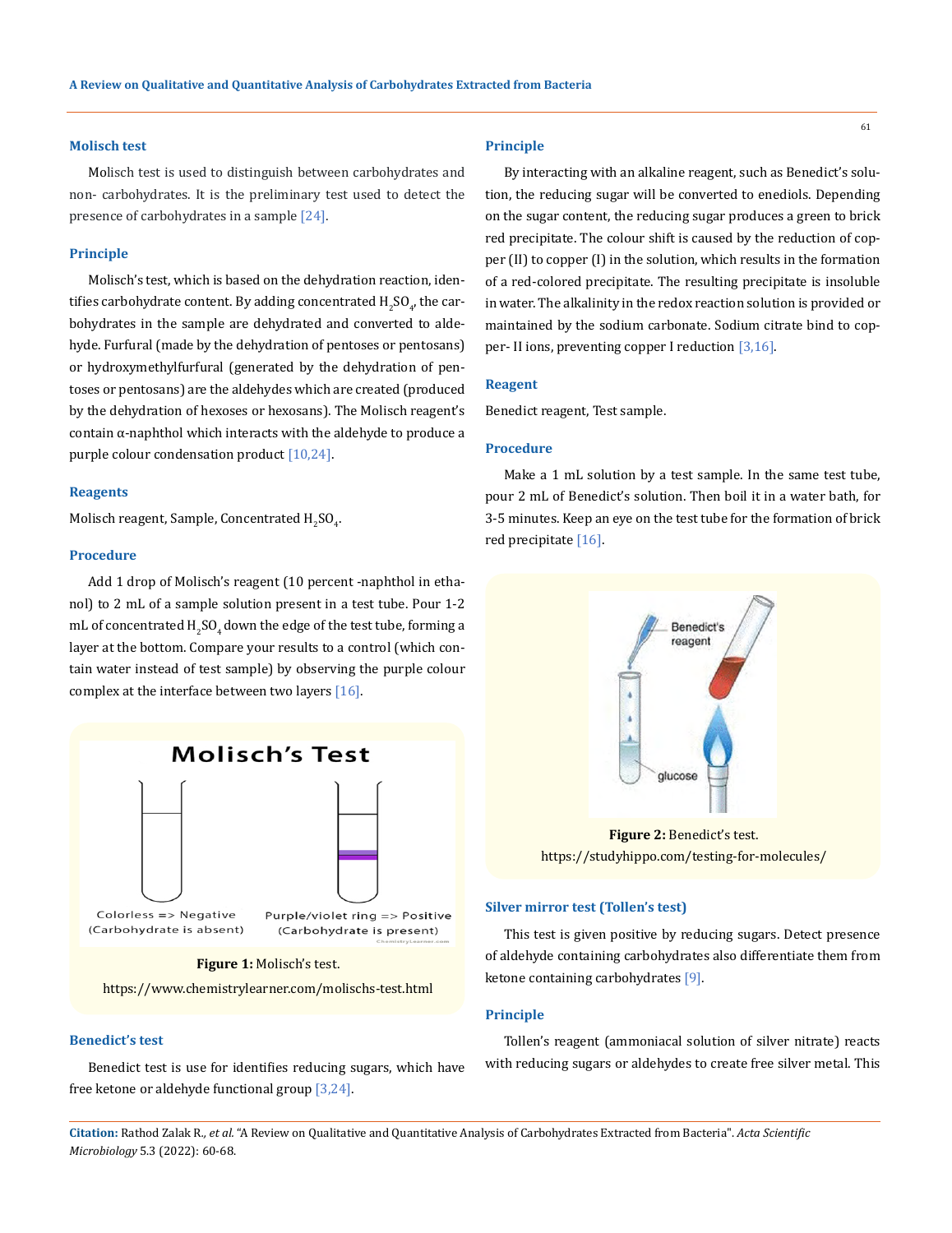reagent is an alkaline solution of silver nitrate (AgNO $_{\rm 3}$ ) dissolved in liquid ammonia (NH $_{\rm 3}$ ) that forms a complex. When AgNO $_{\rm 3}$  combines with NaOH, a brown precipitates of silver oxide  $(\mathrm{Ag}_{2}O)$  is produced. Aqueous ammonia dissolves silver oxide, forming the combination  $[Ag(NH<sub>3</sub>)<sub>2</sub>]NO<sub>3</sub>$ . Tollen's reagent contains this complex, which is a strong oxidizing agent that converts the aldehyde group in certain carbohydrates to a carboxylic acid. The reagent's silver ions are reduced to free metallic silver, which produces a silver mirror on the test tube's bottom and sides.

 $2AgNO<sub>3</sub> + 2NaOH \rightarrow Ag<sub>2</sub>O$  (brown ppt) +  $2NaNO<sub>3</sub> + H<sub>2</sub>O$ Ag<sub>2</sub>O (brown ppt) + 4NH<sub>3</sub> + 2NaNO<sub>3</sub> + H<sub>2</sub>O  $\rightarrow$  2[Ag(NH<sub>3</sub>)<sub>2</sub>]NO<sub>3</sub> + 2NaOH Glucose+ 2[Ag(NH<sub>3</sub>)<sub>2</sub>]NO<sub>3</sub> + H<sub>2</sub>  $\rightarrow$  2 Ag(silver mirror) + 4 NH<sub>3</sub> + Gluconic acid + 2 H<sup>+</sup>

**Figure 3:** Mechanism of Silver mirror test.

https://microbenotes.com/tollens-test/

## **Reagent**

Tollen's reagent, Test sample.

## **Procedure**

Take two clean, dry test tubes and fill one with 1 ml of the test sample and the other with 1 ml of distilled water as a blank. To both test tubes, add 2 mL Tollen's reagent. Put both the test tube in hot water bath. If a dark grey precipitate e or silver mirror is formed on the bottom and sided of test tube, it indicates the positive result for silver mirror test. Also it confirms the presence of reducing sugar or aldose or α-hydroxy ketoses in the given test sample  $[8]$ .



**Figure 4:** Silver mirror test.

https://onlinesciencenotes.com/tollens-test-or-silver-mirrortest-principle-requirements-procedure-result-interpretationand-limitations/

#### **Iodine test**

An iodine test can be used for the detection of starch in a given sample. Also use for differentiate between starch, glycogen, and carbohydrates [9].

## **Principle**

When starch reacts with  $I_{2'}$  it generates an absorbed molecule that is blue in colour. Colour fades with heat or the addition of an alkali such as NaOH or KIH. This process is just a physical interaction in which  $I_2$  binds to the polysaccharide's coiled shape. The coiled structure becomes linear when heated or alkali is added, the absorptive property of polysaccharides decreases and the  $I_2$  molecules become free from polysaccharide's coiled structure so the colour disappear [24].



**Figure 5:** Mechanism of Iodine test. https://coolgyan.org/chemistry/tests-of-carbohydrates/

## **Reagent**

Iodine solution, Test sample.

#### **Procedure**

Take the 2 ml of test sample in one test tube and 2 ml of water in another test tube act as control. Add 2-3 drops of iodine solution in both the test tube. Then examine the colour in tube containing test sample. If the blue colour appears in test sample containing tube then the test is positive it means the starch is presence in the given sample [8].



**Figure 6:** Iodine test. https://biologyreader.com/qualitative-analysis-of-carbohydrate.html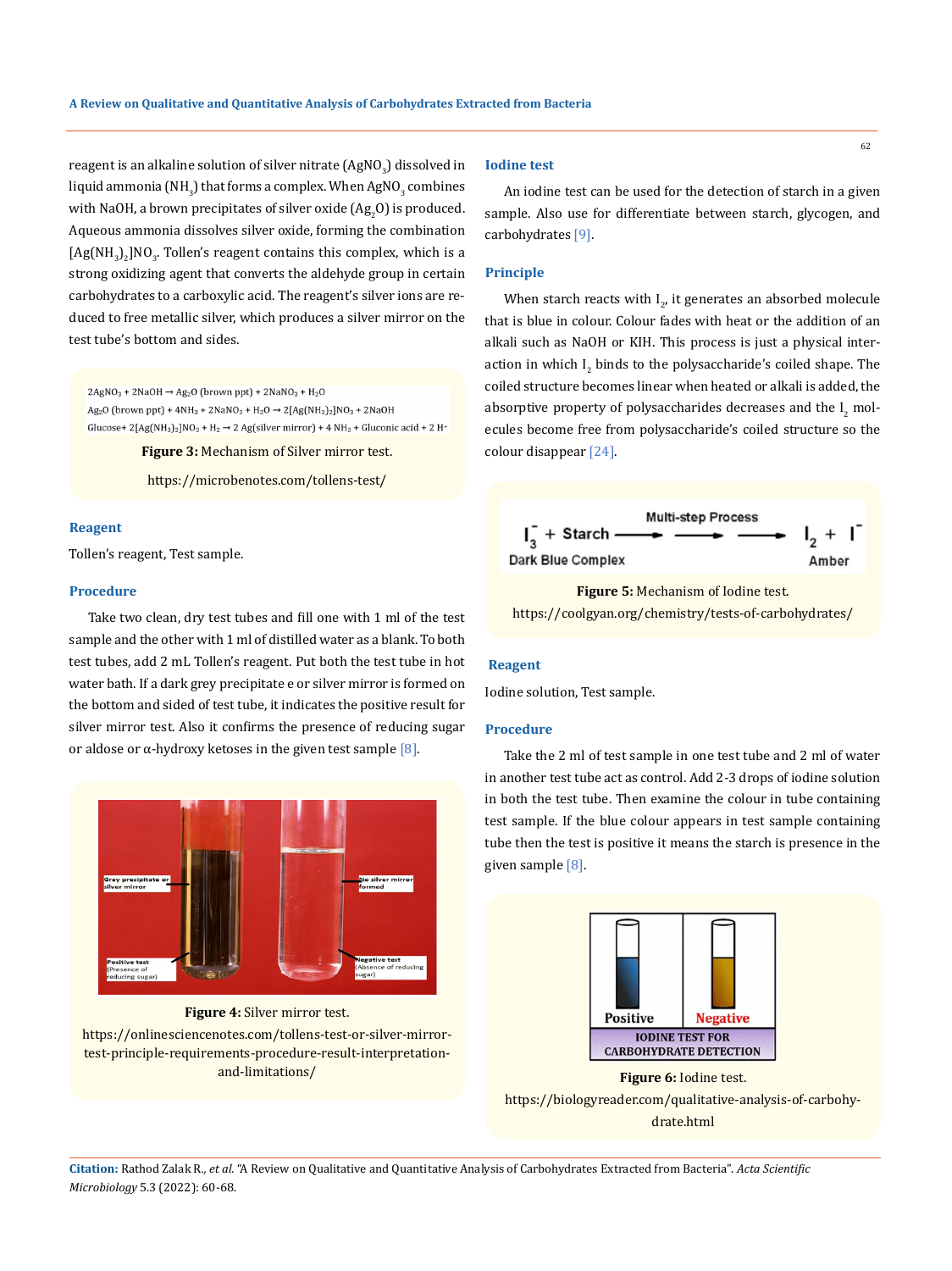## **Barfoed's test**

Barfoed's test mainly used for detecting the presence of monosaccharides or disaccharides in the given sample.

#### **Principle**

The reduction of cupric acetate by reducing monosaccharides and disaccharides is the base of Barfoed's test reaction. Cupric acetate is reduced to cuprous oxide, which results in a brick red colour precipitate. Monosaccharides often react in 1-5 minutes, resulting in a crimson precipitate. The reducing disaccharides, on the other hand, take much longer to produce a red precipitate, taking anywhere from 7 to 12 minutes. Because disaccharides must first be hydrolyzed before reacting with the reagent like cupric acetate to form cuprous oxide, so the reaction of cupric acetate with disaccharides is slower [16].



https://link.springer.com/chapter/10.1007/978-1-4419-9785-2\_5

## **Reagent**

Barfoed's reagent, Test sample.

## **Procedure**

In a one test tube, 1 ml of test sample is placed. 3 ml of barfoed's reagent is added in the given test tube. Then the solution is boiled for up to 3 minutes in a boiling water bath. Allow it to cool down. Then observe the formation of reddish colour precipitate which indicated the positive result for the test sample  $[8]$ .



## **Resorcinol (Seliwanoff's test)**

Resorcinol test is use for the differentiation between sugars that have ketone group (ketose) and sugars that have an aldehyde group (aldoses) [24].

#### **Principle**

To discriminate between aldoses and ketoses, Seliwanoff's test is performed. When ketoses are treated with conc. Acid like HCl, they dehydrate more quickly, yielding furfural derivatives, and when they are condensed with resorcinol, they yield cherry red complex. Fructose, sucrose and other keto-containing sugars will answer the test.

#### **Reagent**

Seliwanoff's reagent, Test sample.

#### **Procedure**

Take 1 ml of test sample in a test tube and 1ml of distilled water in a control tube. In both test tubes, add 3ml of Seliwanoff's reagents. For 1-2 minutes, place the test tubes in a water bath. Keep an eye out for the appearance of a reddish colour which indicates positive result [16].

## **Fehling's test**

This test use to distinguish between the presence of aldehydes and ketones in carbohydrates. Ketones sugars other than alphahydroxy-ketone do not respond in the fehling's test [5].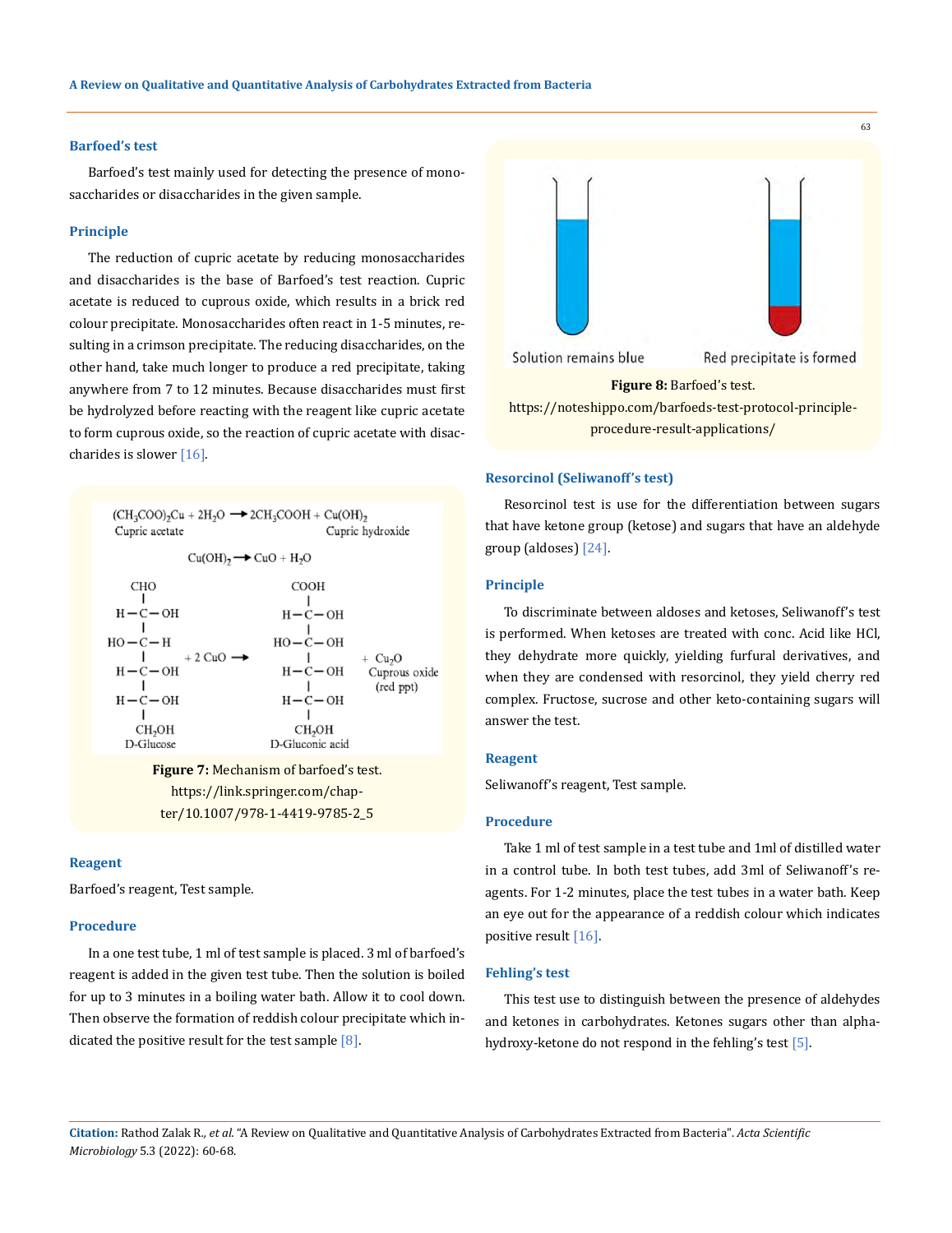

**Negative Seliwanoff's test Positive Seliwanoff's test** 

#### **Figure 9:** Seliwanoff's test.

https://noteshippo.com/seliwanoffs-test-for-cane-sugar-principle-procedure-result-limitations

#### **Principle**

One of the most sensitive tests for detecting reducing sugars is Fehling's test. Fehling's reagents are made up of two different solutions. Solution A and solution B. Aqueous copper sulphate is in Fehling's solution A, and alkaline sodium potassium tartarate is in Fehling's solution B (Rochelle salt). The chelating agent in this reaction is Rochelle salts (sodium potassium tartarate). Before the test, these two solutions are combined in an equal proportion. The aldoses in the Fehling's solution bistartarocuprate (II) complex oxidize to the appropriate aldonic acids when heated insoluble yellow or red-colored precipitate form during the process. The complex's copper (II) ions are reduced to an on the other hand, ketones are oxidised to produce shorter acid chains. By generating a bistartarocuprate (II) complex, the tartrate ions prevent the development of insoluble Cu(OH)<sub>2</sub> from the reaction of copper sulphate and sodium hydroxide in the solution. This combination slowly releases cupric ions for reduction, preventing black cupric oxide production. Fehling's solution generates a black cupric oxide precipitate when heated in the absence of reducing sugars [24].

#### **Reagent**

Fehling's Solution A: Dissolve  $7$  gm of  $CuSO_4/H_2O$  in  $100$  ml water. Fehling's Solution B: Dissolve 24 gm of KOH and 34.6 gm of potassium sodium tartrate in 100 ml water. Mix both the solution and prepare Fehling's solution, Test sample [21].



**Figure 10:** Mechanism of fehling's test.

https://www.onlinebiologynotes.com/fehlings-test-objectiveprinciple-reagents-procedure-and-result/

## **Procedure**

1 mL of a given sample should be placed in a clean, dry test tube. The test samples should have a concentration of  $5\%$  (w/v). In a separate tube, control 1 mL of pure water. Add a few drops of Fehling's reagent to both tubes and vortex them together. Allow 1-2 minutes for the test tubes to soak in the water bath. Examine how the colour appears in the test tubes. Make a note of the colour appearance in the test tubes. The presence of reducing sugars and the formation of a reddish-brown precipitate suggest a favourable result [5,21].



https://biocheminsider.com/fehlings-test/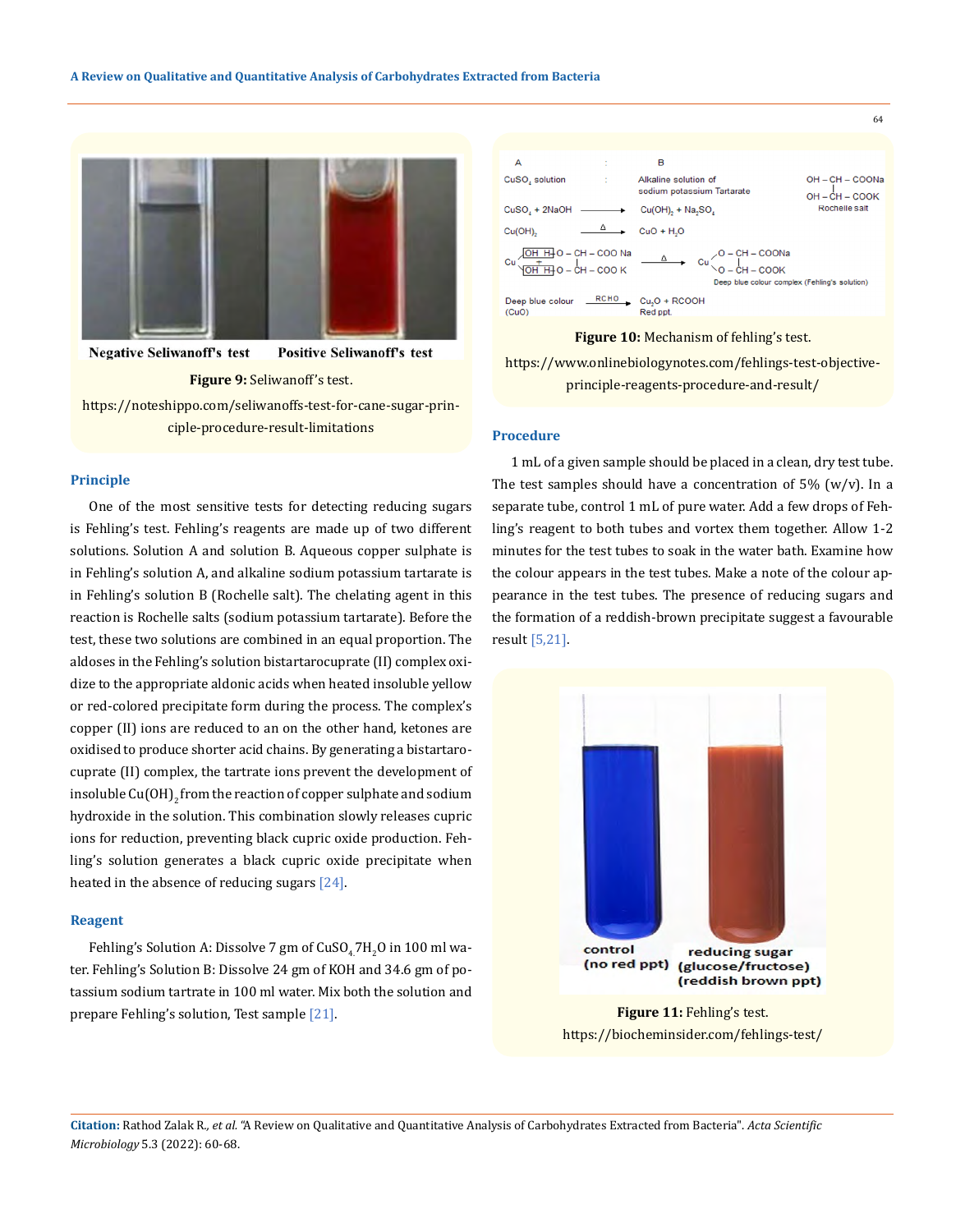## **Quantitative analysis of carbohydrate**

There are number of quantitative tests are available. The method mostly depend upon the type of sugar whether it is reducing sugar or not. This method use for the measurement of total carbohydrate present in the given test sample. Here, some of quantitative method is mentioned below.

## **Anthrone test**

Anthrone test is used to determine and quantify carbohydrates in a variety of samples such as milk, blood serum, and its variations.

## **Principle**

The concentrated acid in the Anthrone reagent first hydrolyzes carbohydrate into component monosaccharide if it is present in the form of free carbohydrate as poly- or monosaccharide or bound as in a glycoprotein or glycolipid. The concentrated acid also catalyses the dehydration of monosaccharides, resulting in furfural (from pentoses) or hydroxyl furfural (from hexoses). Anthranol, the enol tautomer of anthrone, is the active form of the reagent, which combines with the carbohydrate furfural derivative to produce a green colour in dilute solutions and a blue colour in concentrated solutions, which can be detected colorimetrically. The blue - green solution shows absorption maximum at 620 nm [13,20].



**Figure 12:** Mechanism of Anthrone test. https://link.springer.com/ chapter/10.1007/978-1-4419-9785-2\_5

## **Reaction**

**Hydrolysis of polysaccharides to monosaccharide** Polysaccharide → Monosaccharides

## **Dehydration of monosaccharides to furfural**

Monosaccharide → Furfural

## **Reaction of furfural with naphthol**

Furfural + Anthrone reagent (naphthol)  $\rightarrow$  Blue-green complex.

#### **Reagents**

Anthrone reagent, sugar stock solution, sample.

## **Procedure**

First take varied volume of sugar solution (in μl) from the given stock solution into a succession of test tubes and make up the volume to 1 ml with distilled water. Then take suitable volumes of unknown sample and make up final volume to 1.0ml distilled water. In each tube, add 5 ml of anthrone reagent and vortex thoroughly to mix. Cool test tubes. Cover the tubes with caps on top and incubate for 17 minutes at 90°C or 10 minutes in a boiling water bath. Cool the tubes to room temperature before comparing the optical densities of the solutions to a blank at 620 nm. Make an absorbance vs. sugar concentration standard curve to determine quantity of sugar in the unknown sample [20].

#### **DNSA (Dinitrosalicylic acid) method**

DNSA is an aromatic compound that reacts with react with reducing sugars to estimate the amount of carbohydrates.

## **Principle**

3, 5- Dinitrosalicylic acid (DNSA) that forms 3-amino-5-nitrosalicylic acid (ANSA) when it combines with reducing sugars [with a free carbonyl group (C=O)]. The aldehyde functional group (in glucose) and the ketone functional group (in fructose) are both oxidised in this process. DNSA is reduced to ANSA, which under alkaline condition is transformed to a reddish brown colored complex. The absorbance is measured at 540 nm [18].





3, 5 Dinitrosalicylic acid (DNSA)

3- amino- 5 nitrosalicylic acid (ANSA)

**Figure 13:** Mechanism of DNSA (Dinitrosalicylic acid) method. https://noteshippo.com/dinitrosalicylic-acid-method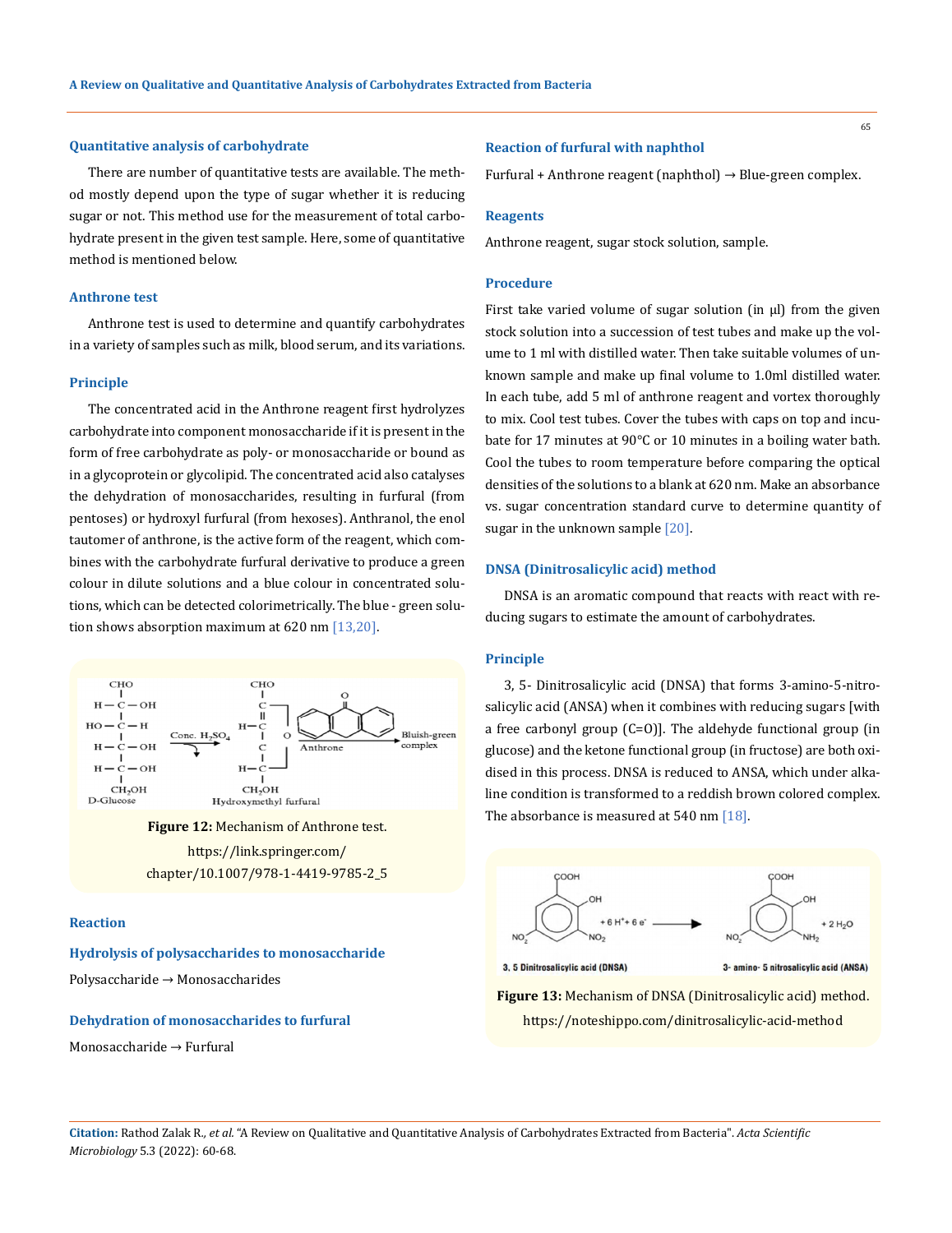#### **Reagents**

DNSA reagent, standard sugar solution, 40% potassium sodium tartrate, test sample.

#### **Procedure**

Dilution of sugar standard (in μl) with various concentration made by transferring respective quantity of sugar from the standard sugar solution and by adding distilled water adjusting it to a total volume of 200 µl. In each of test tubes, add 0.5 ml of DNSA reagent. Mix thoroughly. Allow 15 minutes in a boiling water bath. Then, mix with 0.5 ml of a 40% potassium sodium tartrate (Rochell's Salt) solution. Using a spectrophotometer set to 540nm records the absorbance and find sugar concentration of test sample from standard curve absorbance v/s sugar concentration in µg/200 µl [18].

#### **Phenol sulphuric acid method**

The portion of neutral sugar in oligosaccharides, proteoglycans, glycoproteins, and glycolipids is most commonly determined using this method.

#### **Principle**

In the presence of a strong acid, carbohydrates (simple sugars, oligosaccharides, polysaccharides, and their derivatives) is dehydrated to hydroxymethy furfural that condense with phenol to produce stable yellow-gold compounds that could be spectrophotometrically quantified at 490 nm [17].



**Figure 14:** Mechanism of phenol sulphuric acid method.

https://www.researchgate.net/figure/Example-reaction-ofphenol-sulfuric-acid-assay-with-glucose\_fig5\_346996064

#### **Reagents**

5% phenol solution, concentrated  ${\rm H_2SO}_{4'}$  standard sugar solution, test sample.

#### **Procedure**

Dilutions of sugar standards with various concentrations (in μl) can be made by transferring the appropriate amount of sugar from the standard sugar solution and adjusting the total volume to 200μl with distilled water. Fill each tube with 0.2 ml of a 5% phenol solution. Then add 1 ml of concentrated Sulphuric acid and well mix it. Following 10 minutes, mix the contents of the tubes and place in a water bath about 25-30°C for 20 minutes. Read the absorbance at 485 nm and determine the sugar content in the test sample from standard curve absorbance v/s sugar concentration in  $\mu$ g/200 µl [17,18].

#### **Nelson Somogyi's method**

Using copper reagents and arsenolmolybdate, the Nelson-Somogyi method is used to quantify reducing sugar. For sugar estimation, reducing nature of sugar is used for reduction of metallic salts under alkaline condition in boiling state.

#### **Principle**

This method is based on oxidation- reduction reaction. When reducing sugars are heated with alkaline copper tartrate, the copper is converted from cupric to cuprous, forming cuprous oxide. Later, cuprous oxide is reacting with arsenomolybdate reagent to produce molybdenum blue. The intensity of blue color is measured using colorimeter at 520 nm. (To minimize the entry of atmospheric oxygen into the solution, which can cause reoxidation of cuprous oxide, sodium sulphate is added in the reaction mixture) [21,23].

#### **Reagents**

Alkaline copper tartrate solution, Nelson's Arsenomolybdate reagent, working standard sugar solution, test sample.

#### **Procedure**

Take different aliquots of working standard sugar solution from 0.1 to 1.0. Make up the final volume to 2.0 ml with distilled water in each tube and mix well. To each tube, add 1 ml of alkaline copper tartrate reagent. Place the tubes in boiling water and let them for 10 minutes. After the tubes have cooled, add 1 ml of arsenomolybolic acid reagent to each one. Measure the intensity of color at 520 nm and find unknown sample concentration from standard curve OD v/s sugar concentration ( $\mu$ g) [23].

**Citation:** Rathod Zalak R*., et al.* "A Review on Qualitative and Quantitative Analysis of Carbohydrates Extracted from Bacteria". *Acta Scientific Microbiology* 5.3 (2022): 60-68.

66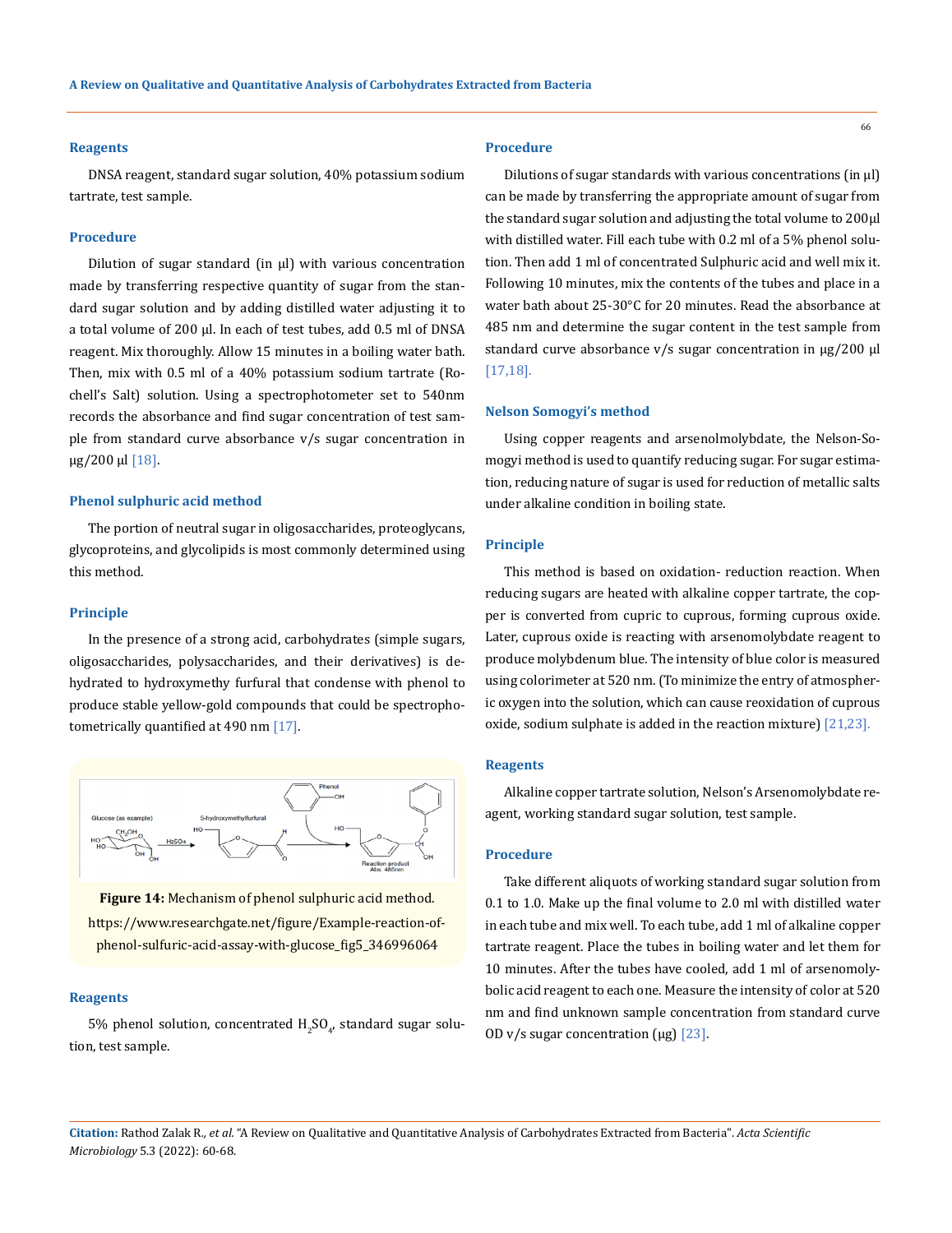## **Conclusion**

The quantitative analysis of carbohydrates is detected based on the reagent's utilisation and the reaction between the test sample and reagent. The reaction of the test material with the chemical reagent produces a distinct colour, which can be used to determine whether or not carbohydrates are present. According to all above quantitative test of carbohydrate analysis, it is important to determine the type and concentration of carbohydrate in foods for a number of purpose. Quantitative method like phenol sulphuric method which is example of colorimetric method is widely use for the determination of total concentration of carbohydrates. The no. and variety of techniques and strategies available continues to grow rapidly and the choices facing an analyst embarking on the project involving carbohydrate analysis.

## **Acknowledgement**

We thankful to our mentor Zalak Rathod (Research Fellow, Department of Microbiology and Biotechnology School of Science, Gujarat University, Ahmedabad) and Dr. Meenu Saraf (Head of the Department of Microbiology and Biotechnology, School of Science, Gujarat University, Ahmedabad) to give us such an opportunity and guidance.

## **Conflict of Interest**

Authors have no conflict of interest.

## **Bibliography**

- 1. Başkan K S., *et al*[. "Spectrophotometric total reducing sugars](https://pubmed.ncbi.nlm.nih.gov/26592591/)  [assay based on cupric reduction".](https://pubmed.ncbi.nlm.nih.gov/26592591/) *Talanta* 147 (2016): 162- [168.](https://pubmed.ncbi.nlm.nih.gov/26592591/)
- 2. BeMiller J N. "Carbohydrate analysis". In Food analysis. Springer, Boston, MA (2010): 147-177.
- 3. [Benedict S R. "A reagent for the detection of reducing sugars".](https://www.sciencedirect.com/science/article/pii/S0021925818916455)  *[Journal of Biological Chemistry](https://www.sciencedirect.com/science/article/pii/S0021925818916455)* 5.5 (1909): 485-487.
- 4. [Brummer Y and Cui S W. "Understanding carbohydrate analy](https://www.researchgate.net/publication/265660190_Understanding_Carbohydrate_Analysis)sis". *[Food Carbohydrates: Chemistry, Physical Properties and](https://www.researchgate.net/publication/265660190_Understanding_Carbohydrate_Analysis)  [Applications](https://www.researchgate.net/publication/265660190_Understanding_Carbohydrate_Analysis)* (2005): 1-38.
- 5. Daniels R., *et al*[. "The Fehling and Benedict tests".](https://pubs.acs.org/doi/10.1021/ed037p205) *Journal of [Chemical Education](https://pubs.acs.org/doi/10.1021/ed037p205)* 37.4 (1960): 205.
- 6. Doutre D A., *et al*. "Spectrophotometric methods to determine carbohydrates in soil". *Soil Biology and Biochemistry* 10.6 (1978): 457-462.
- 7. [Ebell L F. "Variation in total soluble sugars of conifer tissues](https://www.sciencedirect.com/science/article/abs/pii/S0031942200858185)  [with method of analysis".](https://www.sciencedirect.com/science/article/abs/pii/S0031942200858185) *Phytochemistry* 8.1 (1969): 227-233.
- 8. [Elzagheid, M. I. "Laboratory activities to introduce carbohy](https://www.researchgate.net/publication/322952552_Laboratory_Activities_to_Introduce_Carbohydrates_Qualitative_Analysis_to_College_Students)[drates qualitative analysis to college students".](https://www.researchgate.net/publication/322952552_Laboratory_Activities_to_Introduce_Carbohydrates_Qualitative_Analysis_to_College_Students) *World Journal [of Chemical Education](https://www.researchgate.net/publication/322952552_Laboratory_Activities_to_Introduce_Carbohydrates_Qualitative_Analysis_to_College_Students)* 6.2 (2018): 82-86.
- 9. [Fleischer H. "The Iodine Test for Reducing Sugars–A Safe,](https://www.researchgate.net/publication/332346727_The_Iodine_Test_for_Reducing_Sugars_-_A_Safe_Quick_and_Easy_Alternative_to_CopperII_and_SilverI_Based_Reagents)  [Quick and Easy Alternative to Copper \(II\) and Silver \(I\) Based](https://www.researchgate.net/publication/332346727_The_Iodine_Test_for_Reducing_Sugars_-_A_Safe_Quick_and_Easy_Alternative_to_CopperII_and_SilverI_Based_Reagents)  Reagents". *World* [7.2 \(2019\): 45-52.](https://www.researchgate.net/publication/332346727_The_Iodine_Test_for_Reducing_Sugars_-_A_Safe_Quick_and_Easy_Alternative_to_CopperII_and_SilverI_Based_Reagents)
- 10. Foulger J H. "The use of the Molisch ( $\alpha$ -naphthol) reactions in [the study of sugars in biological fluids](https://www.sciencedirect.com/science/article/pii/S0021925818765228)". *Journal of Biological Chemistry* [92.2 \(1931\): 345-353.](https://www.sciencedirect.com/science/article/pii/S0021925818765228)
- 11. Garriga M., *et al*[. "Determination of reducing sugars in extracts](https://www.semanticscholar.org/paper/Determination-of-reducing-sugars-in-extracts-of-by-Garriga-Almaraz/ba1d6fd2396da4e7d502def6b67ccc6bfe1e5fd5)  [of Undaria pinnatifida \(harvey\) algae by UV-visible spectro](https://www.semanticscholar.org/paper/Determination-of-reducing-sugars-in-extracts-of-by-Garriga-Almaraz/ba1d6fd2396da4e7d502def6b67ccc6bfe1e5fd5)photometry (DNS method)". *[Desarro. E INNOVACIÓN EN](https://www.semanticscholar.org/paper/Determination-of-reducing-sugars-in-extracts-of-by-Garriga-Almaraz/ba1d6fd2396da4e7d502def6b67ccc6bfe1e5fd5)* Ing [\(2017\): 444.](https://www.semanticscholar.org/paper/Determination-of-reducing-sugars-in-extracts-of-by-Garriga-Almaraz/ba1d6fd2396da4e7d502def6b67ccc6bfe1e5fd5)
- 12. [Hall MB. "Methodological challenges in carbohydrate analy](https://www.scielo.br/j/rbz/a/hmkLqbxRqhS9pbKxpM8w4Xm/?lang=en)ses". *[Revista Brasileira de Zootecnia](https://www.scielo.br/j/rbz/a/hmkLqbxRqhS9pbKxpM8w4Xm/?lang=en)* 36 (2007): 359-367.
- 13. Katoch R. "Carbohydrate Estimations". In Analytical Techniques in Biochemistry and Molecular Biology. Springer, New York, NY (2011): 67-76.
- 14. [Malherbe J S and Meyer C J. "A mini-qualitative carbohydrate](https://pubs.acs.org/doi/10.1021/ed074p1304)  analysis session". *[Journal of Chemical Education](https://pubs.acs.org/doi/10.1021/ed074p1304)* 74.11 (1997): [1304.](https://pubs.acs.org/doi/10.1021/ed074p1304)
- 15. Masuko T., *et al*[. "Carbohydrate analysis by a phenol–sulfuric](https://www.sciencedirect.com/science/article/abs/pii/S0003269704009522)  [acid method in microplate format".](https://www.sciencedirect.com/science/article/abs/pii/S0003269704009522) *Analytical Biochemistry* [339.1 \(2005\): 69-72.](https://www.sciencedirect.com/science/article/abs/pii/S0003269704009522)
- 16. Mishra T K. "General Tests of Carbohydrates and their Identification". *Elsevier Health Sciences* (2019).
- 17. Nielsen S S. "Total carbohydrate by phenol-sulfuric acid method". In Food analysis laboratory manual. Springer, Cham (2017): 137-141.
- 18. Nos P. "HiPer® Carbohydrates Estimation Teaching Kit (Quantitative); product code: HTBC003; number of experiments that can be performed: 10; duration of experiment". DNSA method, 1.
- 19. Piccolo A., *et al*[. "A comparison of acid hydrolyses for the de](https://www.tandfonline.com/doi/abs/10.1080/00103629609369749)[termination of carbohydrate content in soils".](https://www.tandfonline.com/doi/abs/10.1080/00103629609369749) *Communications [in Soil Science and Plant Analysis](https://www.tandfonline.com/doi/abs/10.1080/00103629609369749)* 27.15-17 (1996): 2909-2915.
- 20. Sadasivam S. "Biochemical methods". *New Age International* (1996).

**Citation:** Rathod Zalak R*., et al.* "A Review on Qualitative and Quantitative Analysis of Carbohydrates Extracted from Bacteria". *Acta Scientific Microbiology* 5.3 (2022): 60-68.

67